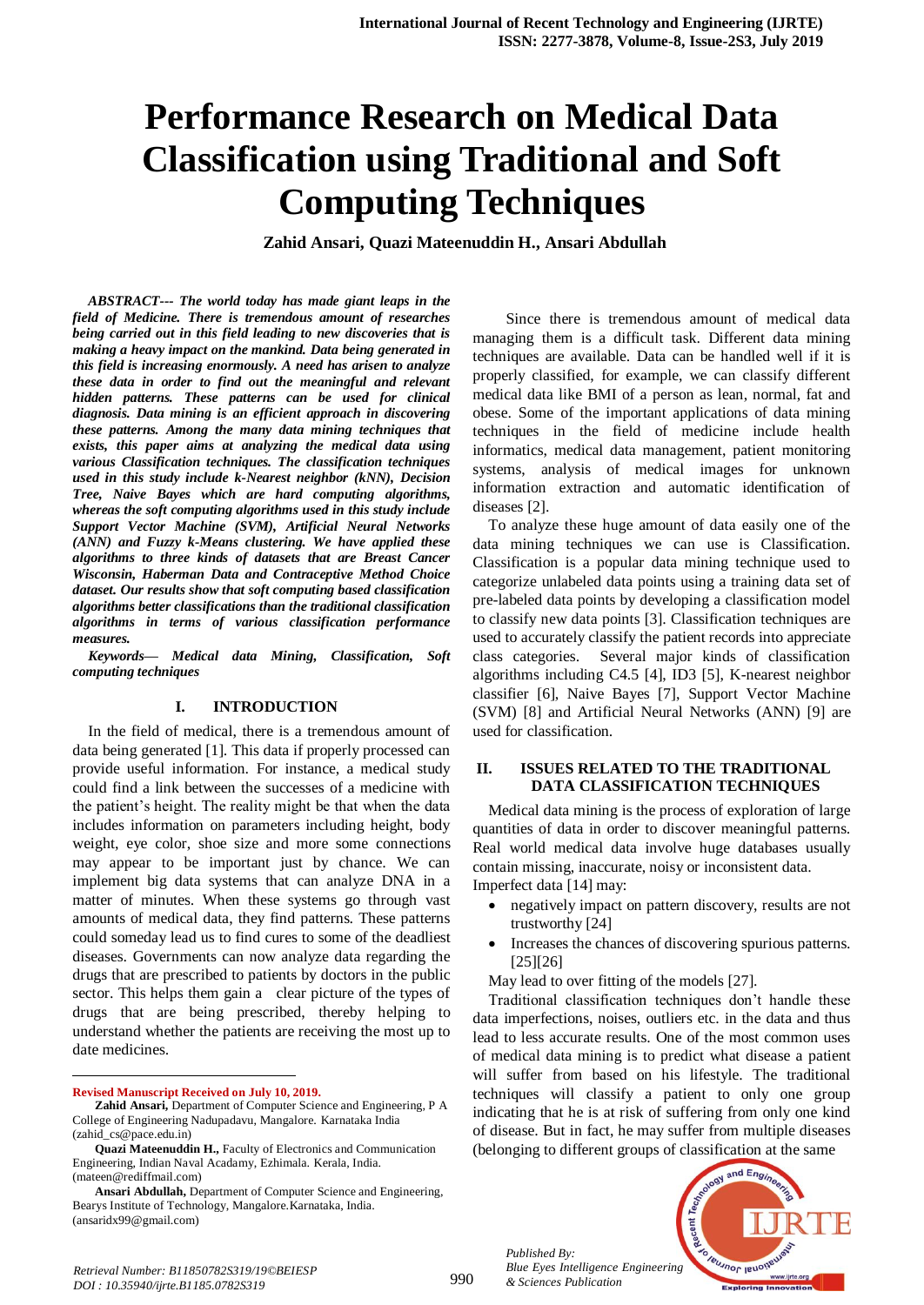time) and not only one disease. To handle these issues soft computing based classification techniques are used.

# **III. SOFT COMPUTING TECHNIQUES**

Soft computing techniques are a collection of methodologies that

- Exploit the tolerance for imperfection and uncertainty
- Provide capability to handle real life ambiguous situations
- Try to achieve robustness against imperfection.



**Fig. 1 Fuzzy Classification Block diagram**

One of the most popular soft computing based classification techniques is Fuzzy classification. Fuzzy classes can better represent transitional areas than hard classification, as class membership is not binary but instead one location can belong to a few classes. In fuzzy set based systems membership values of data items range between 0 and 1, where 1 indicates full membership and 0 indicates no membership. Fig. 1 shows a block diagram of fuzzy classification technique.

# **IV. ARCHITECTURAL DESIGN**

This section outlines various layers of analysis framework. The analysis framework is divided into userinterface layer and processing layer. The user interface layer is responsible for taking input from the user and processing. The processing layer is responsible for classification and comparison. The data access layer is responsible for connecting the application to the database. The figure shows the system architecture and the interaction between various components. Each layers are implemented using class files which will implement interfaces and processing of the data.



**Fig. 2 Analysis Framework Architecture**

Fig. 2 depicts that analysis framework consists of two layers one is User interface layer which allows the user to select the desired datasets and algorithms. In the processing layer the user chosen algorithms are applied on the selected data sets and the results are compared.

# **V. ALGORITHMS**

## *K Nearest Neighbour*

One of the most straightforward classifier in machine learning is the Nearest Neighbor Classifier. Classification is achieved by identifying the nearest neighbors to a query example and using those neighbors to determine the class [18] of given data point. Here K indicates the number of neighbors which can be chosen arbitrarily. Varying the value of K may result in the formation of different cluster sets. Various algorithmic steps are described below:

**Classify**  $(X, Y, x)$  // X: Training Data, //Y: class labels of X,  $x$ : unknown sample

1. **for** i=1 **to** m **do**

Compute distance  $d(X, x)$ 

- **end for**
- 2. Compute a set of indices of k nearest neighbor data points having the smallest distances  $d(X_i, x)$ .
- 3. **return** majority label for  $\{Y_i, i \in I\}$

# *Decision Tree*

One of the most popular and widely used classification technique is Decision tree based classification [19]. In decision tree classifications a test record undergoes tests against a number questions related to its attributes. After each answer next question is asked related to some other important attribute. This testing continues till the class of category of the given test record is identified.

The algorithm is as follows:

1.  $t = \text{createNode}()$ 

*Published By:*

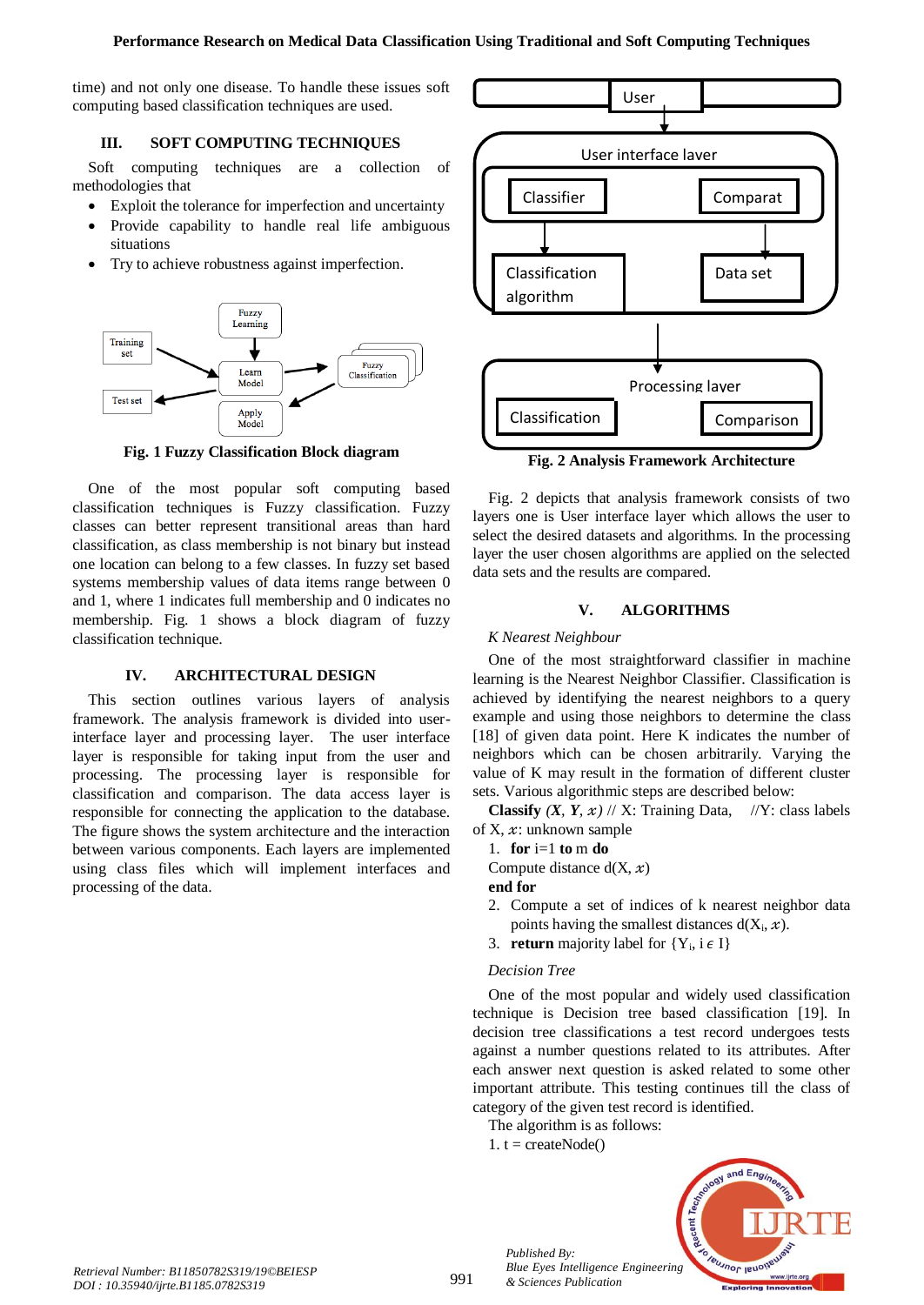2. label(t) = mostCommonClass( $D$ , Target) 3. IF  $\forall$ (x, c(x))  $\in$  D : c(x) = c THEN return(t) ENDIF 4. IF Attributes =  $\phi$  THEN return(t) ENDIF 5.  $A* = argmax_{A \in \text{Attributes}} (informationGain(D, A))$ 6. FOREACH a ∈ A∗ DO  $D_a = \{(x, c(x)) \in D : x|_{A^*} = a\}$ IF  $D_a = \emptyset$  THEN  $t'$  = createNode()  $label(t') = mostCommonClass(D, Target)$ createEdge(t, a, t') ELSE createEdge(t, a, ID3( $D_a$ , Attributes {A\*}, Target)) ENDIF ENDDO

7. return(t)

#### *Naive Bayes*

In a machine learning classification problem [20], there are multiple features and classes, say, *C1*. The main aim in the Naive Bayes algorithm is to calculate the conditional probability of an object with a feature vector  $x<sub>1</sub>$  belongs to a particular class *C.*

$$
P(C_i | x_1, x_2, \dots, x_n) = \frac{P(x_1, x_2, \dots, x_n | C_i). P(C_i)}{P(x_1, x_2, \dots, x_n)} \quad \text{for } 1
$$
  

$$
\leq i
$$
  

$$
\leq k
$$
 (1)

Now, the numerator of the fraction on right-hand side of the equation above is

$$
P(x_1, x_2, \dots, x_n | C_i). P(C_i)
$$
  
=  $P(x_1, x_2, \dots, x_n, C_i)$  (2)

$$
P(x_1, x_2, \dots, x_n, C_i)
$$
  
=  $P(x_1 | x_2, \dots, x_n, C_i) \cdot P(x_2, \dots, x_n, C_i)$   
=  $P(x_1 | x_2, \dots, x_n, C_i) \cdot P(x_2 | x_3, \dots, x_n, C_i) P(x_3, \dots, x_n, C_i)$   
= ...  
=  $P(x_1 | x_2, \dots, x_n, C_i) \cdot P(x_2 | x_3, \dots, x_n, C_i) \dots P(x_{n-1} |$   
 $x_n, C_i) \cdot P(x_n | C_i) \cdot P(C_i)$  (3)

The conditional probability term,  $[x_{i+1},...,x_n,C_i]$ 

becomes  $P(x_i)$  because of the assumption that features are independent. Assumption of independence and above computations results in the following expression:

$$
P(C_i | x_1, x_2, \dots, x_n)
$$
  
=  $\left( \prod_{j=1}^{j=n} P(x_j | C_i) \right) \cdot \frac{P(C_i)}{P(x_1, x_2, \dots, x_n)}$  (4)

For all classes, the expression  $P(x_1, x_2, ..., x_n)$  is constant, therefore:

$$
P(C_i|x_1, x_2, \dots, x_n) \propto \left(\prod_{j=1}^{j=n} P(x_j | C_i)\right). P(C_i) \tag{5}
$$

Support Vector Machine (SVM)

An SVM classifier performs classification with the help of hyperplane separating data points into class categories as shown in Fig. 3. Consider the case of 2-dimensional data

points corresponding to two classes, the task of SVM classifier is to find the optimal separating line. A good separating line should not pass too close to the data points rather it should pass as far as possible from all these data points. SVM algorithm discovers the separating hyperplane that has the largest minimum distance from all the data points in the training set. This results in discovery of the hyper plane for which margin of the training data points is maximized [21].



Algorithm performs the following steps:

- 1) Select and set up data set for training
- 2) Set up the SVM parameters (SVM type, Kernel type, Termination criteria of etc.)
- 3) Perform the Training of SVM
- 4) Classify the new input based on the regions

#### *Artificial Neural Networks*

Artificial neural networks are relatively crude electronic networks of neurons based on the neural structure of the brain [22]. They process records one at a time, and learn by comparing their classification of the record with the known actual classification of the record. The classification errors of previous data points are feedback for adjusting the network weights for subsequent iterations.

The algorithm is as follows:

- 1) Initialize the weights to small random values.
- 2) Randomly choose an input pattern  $x<sup>0</sup>$
- 3) Propagate the signal forward through the network.
- 4) Compute  $\delta_i^L = g'(h_i^L)[d_i^L y_i^L]$
- Where  $h_i^L$  represents the net input to the  $i^{\text{th}}$  unit to the lth layer, and  $g'$  is the derivative of the activation function  $\mathfrak{a}.$
- 5) Propagate the error backwards in order to adjust the values of deltas corresponding to the preceding layers;

$$
\delta_i^L = g'(h_i^I) \sum_j w_{ij}^{I+1} \delta_j^{I+1}
$$

for  $I=(L-1), \ldots, 1$ 

*Published By:*

*& Sciences Publication* 

6) Modify weights using

$$
\Delta w_{ij}^I = \eta \delta_i^I y_j^{I-1}
$$

7) Repeat from step 2 for next data points until convergence or number of iterations cross the specified limit.



*Retrieval Number: B11850782S319/19©BEIESP DOI : 10.35940/ijrte.B1185.0782S319*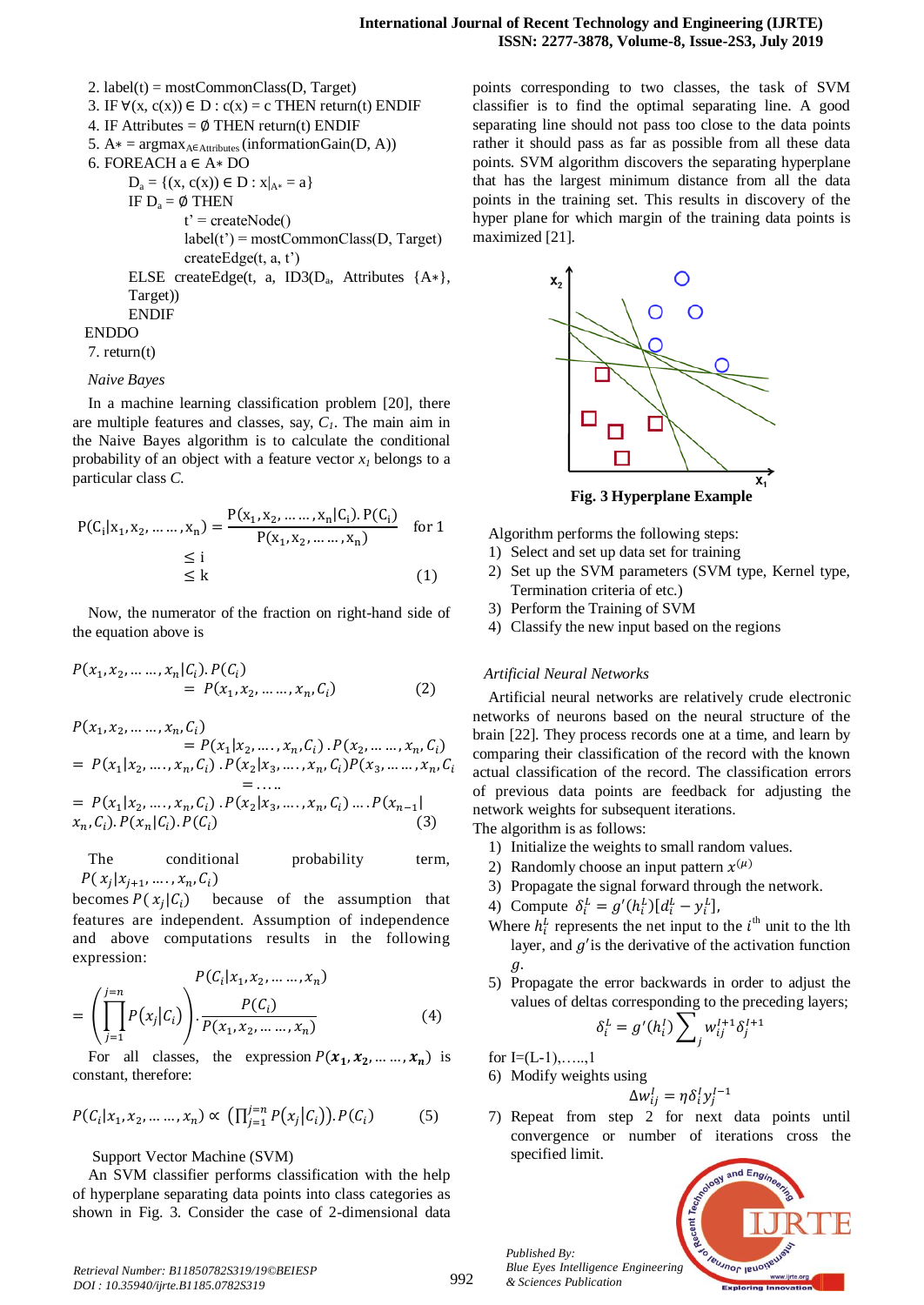#### *Fuzzy K Means Based Clustering*

Unlike traditional K Means clustering in which a each data point belongs to only a single cluster, in fuzzy counterpart part of K Means clustering, a data point may belong to multiple clusters with a certain degree of probability. Fuzzy k-means tries to deal with the situation where data points are somewhat in between centers of multiple clusters. Fuzzy k-means computes the weighted centroid for each cluster based on those probabilities of belongingness of the data points for that cluster [23]. The best way of assessing the resulting clusters is with the help probabilistic distributions. Fuzzy k-means algorithm is generalization of k-means where the probability value of each data point for each cluster lies between 0 and 1. The various steps of fuzzy k-means algorithm are described below:

- 1. *Assume* a fixed number of clusters *k*
- 2. *Initialization*: Randomly initialize the kmeans  $\mu_k$  associated with the clusters and compute the probability that each data point  $x_i$  is a member of a given cluster *k*,  $P$ (*point*  $x_i$  *has label*  $k | x_i, k$ ).
- 3. *Iteration*: Recalculate the centroid of the cluster as the weighted centroid given the probabilities of membership of all data points  $x_i$ :

$$
\mu_k(n+1) = \frac{\sum_{x_i \in k} x_i \times P(\mu_k | x_i)^b}{\sum_{x_i \in k} P(\mu_k | x_i)^b}
$$

4. *Termination*: Iterate until convergence or until a userspecified number of iterations has been reached.

#### **VI. DATASETS**

## *The Breast Cancer Wisconsin (Original) Dataset*

This dataset is extracted from UCI machine learning repository. It is used to classify the records corresponding to various breast cancer cases. These cases corresponding to types of breast cancer are classes viz. benign and malignant. The data set consists of 699 breast cancer records.

## *Haberman's Survival Dataset*

This dataset contains survival of patients who are operated for breast cancer. It consists of a total 306 records.

## *Contraceptive Method Choice Dataset*

The data set consists of records of the women who were either not pregnant or unsure about their pregnancy. The data set is used to predict the choice of a contraceptive method of a woman based on her other attributes. The data set consists of a total 1473 records.

## **VII. RESULTS AND ANALYSIS**

## *Results on Haberman's Survival Dataset*

All the six classification algorithms described above have been applied on the Haberman's survival dataset. The results are summarized in the Table I:

**TABLE I CLASSIFICATION OF HABERMAN DATASET**

| <b>Performance</b><br><b>Measures</b><br><b>Algorithms</b> | <b>Accuracy</b> | <b>Sensiti</b><br>vity | Specif<br>icity | Prec<br>ision          |
|------------------------------------------------------------|-----------------|------------------------|-----------------|------------------------|
| <b>K</b> Nearest<br>Neighbor                               | 76.92           | 78.31                  | 62.5            | 78.3                   |
| Decision Tree                                              | 71.73           | 77.92                  | 57.14           | 77.9<br>$\mathfrak{D}$ |
| Naïve Bayes                                                | 74.51           | 76.53                  | 55.17           | 76.5<br>3              |
| <b>Support Vector</b><br>Machine                           | 73.63           | 77.22                  | 50              | 77.2<br>2              |
| Artificial Neural<br><b>Networks</b>                       | 82.16           | 81.24                  | 65.47           | 79.2<br>3              |
| <b>Fuzzy Clustering</b>                                    | 98.04           | 100                    | 92.86           | 100                    |

Fig. 4 provides the comparative results of various classification algorithms when applied on Haberman dataset. From Table I, it is obvious that Classification based on Fuzzy clustering algorithm outperforms all the other algorithms in terms of performance measures such as accuracy, sensitivity, specificity and precision of the classification. Artificial Neural Network based classification also produces better results that all other algorithms except fuzzy clustering.

## *Results on Contraceptive Method Choice Dataset*

Table II shows the classification results of all the six algorithms when applied on Contraceptive Method Choice (CMC) dataset.

Fig. 5 provides the comparative results of various classification algorithms when applied on CMC dataset. From Table II clearly shows that Classification based on Fuzzy clustering algorithm outperforms all the other algorithms in terms of performance measures such as accuracy, sensitivity, specificity and precision of the classification. Artificial Neural Network based classification is second to fuzzy clustering in performance.



**Fig.4 Comparison of Algorithm Performance (Haberman Dataset)**



*Published By:*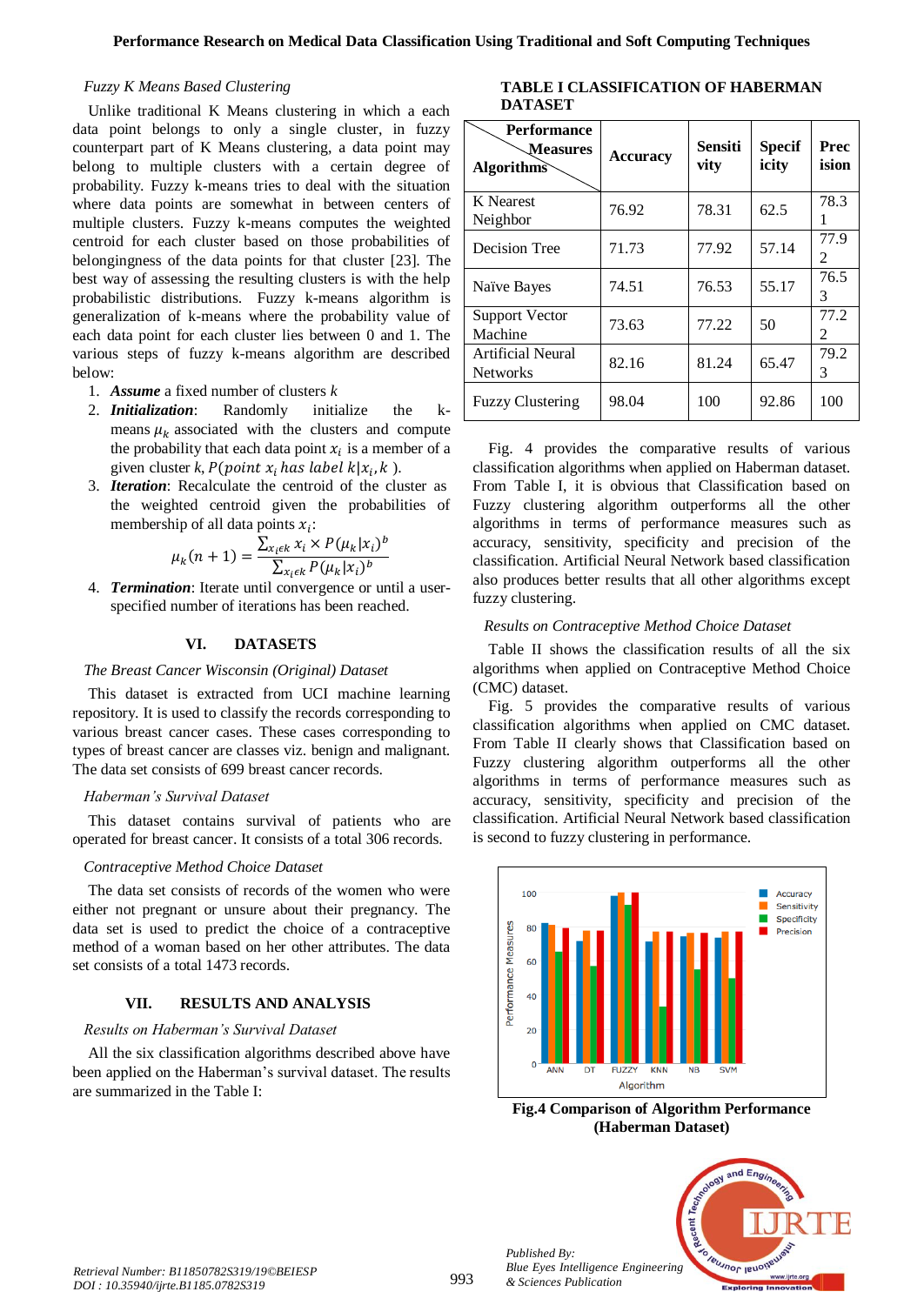| Performance                      |       |       |                                                   |       |
|----------------------------------|-------|-------|---------------------------------------------------|-------|
|                                  |       |       | <b>Accuracy Sensitivity Specificity Precision</b> |       |
| <b>Measures</b>                  |       |       |                                                   |       |
| <b>Algorithms</b>                |       |       |                                                   |       |
| <b>K</b> Nearest<br>Neighbor     | 76.92 | 78.31 | 62.5                                              | 78.31 |
| Decision Tree                    | 71.73 | 77.92 | 57.14                                             | 77.92 |
| Naïve Bayes                      | 74.51 | 76.53 | 55.17                                             | 76.53 |
| <b>Support Vector</b><br>Machine | 73.63 | 77.22 | 50                                                | 77.22 |
| Artificial                       |       |       |                                                   |       |
| Neural                           | 82.16 | 81.24 | 65.47                                             | 79.23 |
| <b>Networks</b>                  |       |       |                                                   |       |
| Fuzzy<br>Clustering              | 98.04 | 100   | 92.86                                             | 100   |

Table II Classification of CMC Dataset

# *Results on Breast Cancer Wisconsin (Original) Dataset*

All the six algorithms have been applied on the Breast Cancer dataset. The results are summarized in the Table III:

Fig. 6 provides the comparative results of various classification algorithms when applied on CMC dataset. From Table III clearly shows that Classification based on Fuzzy clustering algorithm outperforms all the other algorithms in terms of performance measures such as accuracy, sensitivity, specificity and precision of the classification. Artificial Neural Network based classification is second to fuzzy clustering in performance.



**Fig.5 Comparison of Algorithm Performance (CMC Dataset)**

| Performance<br><b>Measures</b><br><b>Algorithms</b> | <b>Accuracy</b> | <b>Sensitivity</b> | <b>Specificity Precision</b> |       |
|-----------------------------------------------------|-----------------|--------------------|------------------------------|-------|
| <b>K</b> Nearest<br>Neighbor                        | 76.92           | 78.31              | 62.5                         | 78.31 |
| Decision Tree                                       | 71.73           | 77.92              | 57.14                        | 77.92 |
| Naïve Bayes                                         | 74.51           | 76.53              | 55.17                        | 76.53 |
| Support Vector 73.63<br>Machine                     |                 | 77.22              | 50                           | 77.22 |

| Artificial<br>Neural | 82.16 | 81.24 | 65.47 | 79.23 |
|----------------------|-------|-------|-------|-------|
| <b>Networks</b>      |       |       |       |       |
| Fuzzy<br>Clustering  | 98.04 | 100   | 92.86 | 100   |

**ISSN: 2277-3878, Volume-8, Issue-2S3, July 2019**

**International Journal of Recent Technology and Engineering (IJRTE)**



**Fig 6 Comparison of Algorithm Performance (Breast Cancer Dataset)**

#### **VIII. CONCLUSION**

This study deals with the performance analysis of medical data classification using various soft and hard computing based classification algorithms. Experiments were performance one three difference medical data sets. From the experimental results following conclusions may be drawn:

- The soft computing based classifications algorithms such as ANN, SVM and Fuzzy Clustering performed better than tradition or hard classifications algorithm in terms of various classification performance measures such as accuracy, sensitivity, specificity and precision.
- Among the soft computing based classification algorithms, Fuzzy clustering outperformed almost all other algorithms used.
- The performance traditional classification algorithms was inferior to their soft computing in terms of most of the performance measures.
- Also, the results vary from one dataset to another dataset. More the number of records in a dataset for training the model, better is the performance of the classification model.

## **ACKNOWLEDGEMENT**

This study was facilitated by Government of Karnataka (GoK) Vision Group on Science and Technology (VGST) CISEE (2015-16) scheme grant GRD No-461.



*Published By: Blue Eyes Intelligence Engineering & Sciences Publication*